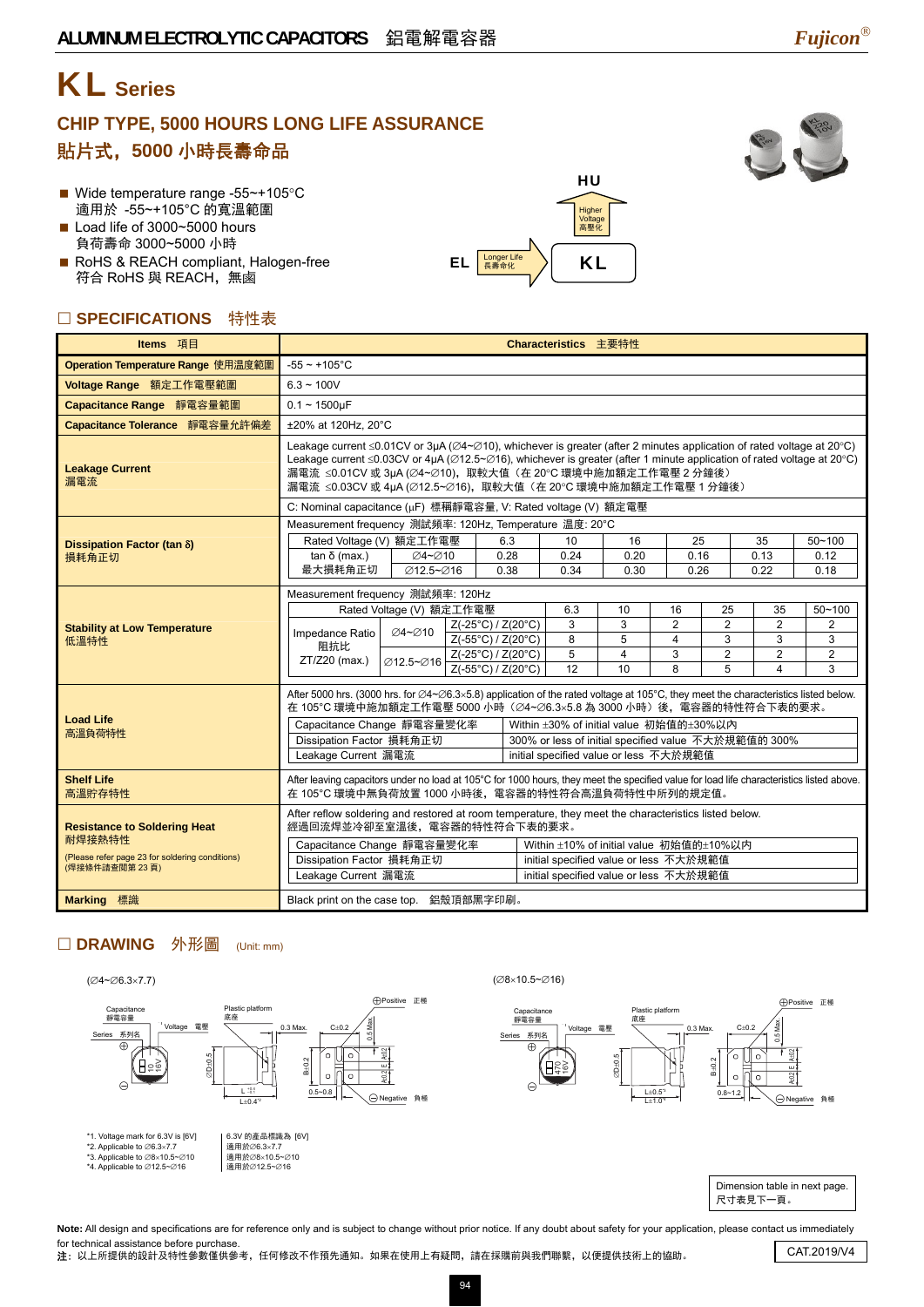

## KL **Series**

#### □ DIMENSIONS (Unit: mm) 尺寸表

| ØD x L      | $4 \times 5.8$ | $5 \times 5.8$ | $6.3 \times 5.8$ | $6.3 \times 7.7$ | 8 x 10.5 | $10 \times 10.5$ | $10 \times 13.5$ | $12.5 \times 13.5$ | $12.5 \times 16$ | 16 x 16.5 |
|-------------|----------------|----------------|------------------|------------------|----------|------------------|------------------|--------------------|------------------|-----------|
| A           | 2.0            | 2.2            | 2.6              | 2.6              | 3.0      | 3.3              | 3.3              | 4.9                | 4.9              | 5.8       |
| в           | 4.3            | 5.3            | 6.6              | 6.6              | 8.4      | 10.4             | 10.4             | 13.0               | 13.0             | 17.0      |
| C.          | 4.3            | 5.3            | 6.6              | 6.6              | 8.4      | 10.4             | 10.4             | 13.0               | 13.0             | 17.0      |
| $E \pm 0.2$ | 1.0            | 1.4            | 1.9              | 1.9              | 3.1      | 4.7              | 4.7              | 4.7                | 4.7              | 6.4       |
|             | 5.8            | 5.8            | 5.8              | 7.7              | 10.5     | 10.5             | 13.5             | 13.5               | 16.0             | 16.5      |

### □ DIMENSIONS & MAXIMUM PERMISSIBLE RIPPLE CURRENT 規格尺寸及最大允許紋波電流

|                       | <b>WV</b> | 6.3                                      |              |                                          | 10           | 16                 |     |                                          | 25                     |
|-----------------------|-----------|------------------------------------------|--------------|------------------------------------------|--------------|--------------------|-----|------------------------------------------|------------------------|
| Code<br>$\mu$ F<br>代碼 |           | 0J                                       |              | <b>1A</b>                                |              | 1C                 |     | 1E                                       |                        |
| 10                    | 100       |                                          |              |                                          |              | $4 \times 5.8$     | 18  | $5 \times 5.8$                           | 27                     |
| 22                    | 220       | $4 \times 5.8$                           | 22           | $5 \times 5.8$                           | 30           | $5 \times 5.8$     | 30  | $6.3 \times 5.8$                         | 44                     |
| 33                    | 330       | $5 \times 5.8$                           | 35           | $5 \times 5.8$                           | 36           | $6.3 \times 5.8$   | 48  | $6.3 \times 5.8$                         | 50                     |
| 47                    | 470       | $5 \times 5.8$                           | 38           | $6.3 \times 5.8$                         | 50           | $6.3 \times 5.8$   | 50  | $6.3 \times 7.7$                         | 63                     |
| 100                   | 101       | $6.3 \times 5.8$                         | 69           | $6.3 \times 7.7$                         | 81           | $6.3 \times 7.7$   | 81  | $8 \times 10.5$                          | 116                    |
| 150                   | 151       | $6.3 \times 7.7$                         | 85           | $8 \times 10.5$                          | 125          | $8 \times 10.5$    | 125 | $10 \times 10.5$                         | 320                    |
| 220                   | 221       | $6.3 \times 7.7$                         | 120          | $8 \times 10.5$                          | 141          | $10 \times 10.5$   | 216 | $10 \times 10.5$                         | 320                    |
| 330                   | 331       | $8 \times 10.5$                          | 290          | $10 \times 10.5$                         | 290          | $10 \times 10.5$   | 290 | $10 \times 10.5$                         | 320                    |
| 470                   | 471       | $10 \times 10.5$                         | 320          | $10 \times 10.5$                         | 320          | $10 \times 10.5$   | 320 | $12.5 \times 13.5$<br>$(10 \times 13.5)$ | 400<br>(350)           |
| 680                   | 681       | $10 \times 10.5$                         | 320          | $10 \times 10.5$                         | 320          | $10 \times 13.5$   | 420 | $12.5 \times 13.5$                       | 415                    |
| 1000                  | 102       | $10 \times 10.5$                         | 410          | $10 \times 13.5$                         | 390          | $12.5 \times 13.5$ | 550 | $12.5 \times 13.5$                       | 460                    |
| 1500                  | 152       | $10 \times 13.5$                         | 450          | $12.5 \times 13.5$                       | 480          | $12.5 \times 13.5$ | 650 | $12.5 \times 16$                         | 700                    |
| 2200                  | 222       | $12.5 \times 13.5$                       | 680          | $12.5 \times 16$<br>$(12.5 \times 13.5)$ | 750<br>(510) | $16 \times 16.5$   | 800 |                                          |                        |
| 3300                  | 332       | $12.5 \times 16$<br>$(12.5 \times 13.5)$ | 850<br>(800) | $16 \times 16.5$                         | 800          |                    |     | Case size<br>尺寸                          | Ripple current<br>紋波電流 |

| <b>WV</b><br>Code |                 |                                          | 35           |                                          | 50           |                                        | 63           | 100                                                            |                        |  |
|-------------------|-----------------|------------------------------------------|--------------|------------------------------------------|--------------|----------------------------------------|--------------|----------------------------------------------------------------|------------------------|--|
| μF                | 代碼              | 1V                                       |              |                                          | 1H           |                                        | 1J           | 2A                                                             |                        |  |
| 0.1               | <b>0R1</b>      |                                          |              | $4 \times 5.8$                           | 1.0          |                                        |              |                                                                |                        |  |
| 0.22              | <b>R22</b>      |                                          |              | $4 \times 5.8$                           | 2.6          |                                        |              |                                                                |                        |  |
| 0.33              | <b>R33</b>      |                                          |              | $4 \times 5.8$                           | 3.2          |                                        |              |                                                                |                        |  |
| 0.47              | <b>R47</b>      |                                          |              | $4 \times 5.8$                           | 5            |                                        |              |                                                                |                        |  |
| $\mathbf{1}$      | 010             |                                          |              | $4 \times 5.8$                           | 8            |                                        |              |                                                                |                        |  |
| 2.2               | 2R <sub>2</sub> |                                          |              | $4 \times 5.8$                           | 12           |                                        |              |                                                                |                        |  |
| 3.3               | 3R3             |                                          |              | $4 \times 5.8$                           | 17           |                                        |              | $6.3 \times 7.7$                                               | 30                     |  |
| 4.7               | <b>4R7</b>      | $4 \times 5.8$                           | 16           | $5 \times 5.8$                           | 22           |                                        |              | $8 \times 10.5$                                                | 50                     |  |
| 10                | 100             | $5 \times 5.8$                           | 27           | $6.3 \times 5.8$                         | 32           | $6.3 \times 7.7$                       | 45           | $8 \times 10.5$                                                | 55                     |  |
| 22                | 220             | $6.3 \times 5.8$                         | 44           | $6.3 \times 7.7$                         | 58           | $8 \times 10.5$                        | 65           | $10 \times 10.5$                                               | 70                     |  |
| 33                | 330             | $6.3 \times 7.7$                         | 57           | $8 \times 10.5$                          | 140          | $10 \times 10.5$                       | 80           | $10 \times 10.5$                                               | 80                     |  |
| 47                | 470             | $8 \times 10.5$                          | 92           | $10 \times 10.5$                         | 310          | $10 \times 10.5$                       | 90           | $12.5 \times 13.5$<br>$(10 \times 13.5)$                       | 250<br>(150)           |  |
| 100               | 101             | $10 \times 10.5$                         | 151          | $10 \times 10.5$                         | 310          | $10 \times 13.5$                       | 150          | $12.5 \times 13.5$                                             | 300                    |  |
| 150               | 151             | $10 \times 10.5$                         | 290          | $10 \times 10.5$                         | 310          |                                        |              | $16 \times 16.5$<br>$(12.5 \times 16)$<br>$(12.5 \times 13.5)$ | 600<br>(420)<br>(380)  |  |
| 220               | 221             | $10 \times 10.5$                         | 375          | $12.5 \times 13.5$<br>$(10 \times 13.5)$ | 340<br>(320) | $12.5 \times 13.5$                     | 470          |                                                                |                        |  |
| 330               | 331             | $12.5 \times 13.5$<br>$(10 \times 13.5)$ | 380<br>(375) | $12.5 \times 16$<br>$(12.5 \times 13.5)$ | 600<br>(500) | $16 \times 16.5$<br>$(12.5 \times 16)$ | 650<br>(550) |                                                                |                        |  |
| 470               | 471             | $12.5 \times 13.5$                       | 520          | $16 \times 16.5$                         | 700          |                                        |              |                                                                |                        |  |
| 680               | 681             | $12.5 \times 13.5$                       | 550          |                                          |              |                                        |              |                                                                |                        |  |
| 1000              | 102             | $16 \times 16.5$<br>$(12.5 \times 16)$   | 750<br>(600) |                                          |              |                                        |              | Case size<br>尺寸                                                | Ripple current<br>紋波電流 |  |

•Case size ∅D×L(mm), ripple current (mA rms) at 105°C, 120Hz •尺寸∅D×L(mm), 紋波電流(mA rms)於 105°C, 120Hz

Note: All design and specifications are for reference only and is subject to change without prior notice. If any doubt about safety for your application, please contact us immediately for technical assistance before purchase.

for technical assistance before purchase.<br>注: 以上所提供的設計及特性參數僅供參考,任何修改不作預先通知。如果在使用上有疑問,請在採購前與我們聯繫,以便提供技術上的協助。 CAT.2019/V4